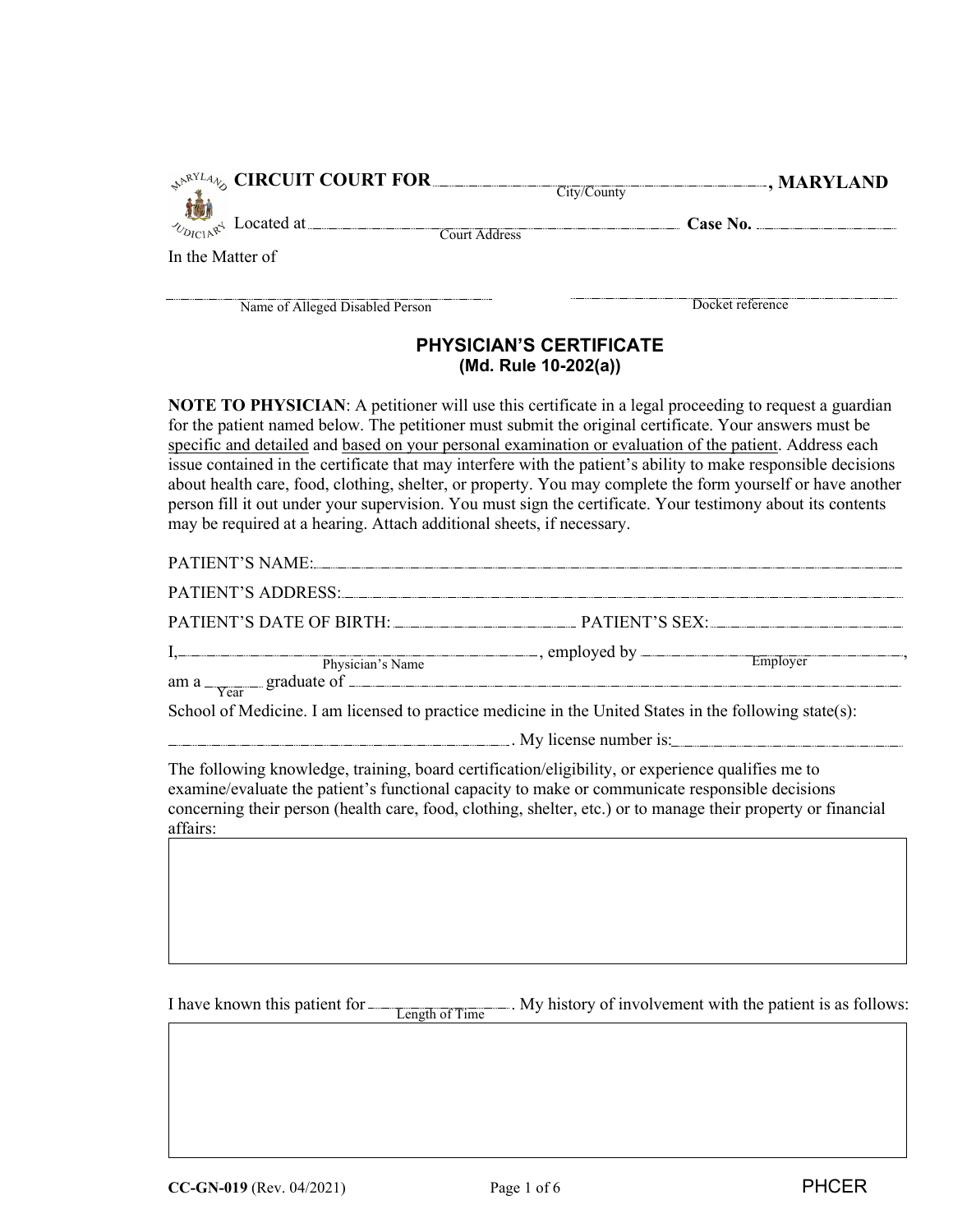### **EXAMINATION/EVALUATION AND DIAGNOSIS**

I personally examined/evaluated the above-named patient (select all that apply):

- $\Box$  in person at (select all that apply):
	- $\Box$  a hospital/medical office/other facility,  $\Box$ on <u>\_\_\_\_\_\_\_\_\_\_\_\_\_</u>  $Date(s)$ Facility name

☐ at the patient's residence on . Date(s)

□ other location: Description best at the set of the set of the set of the set of the set of the set of the set of the set of the set of the set of the set of the set of the set of the set of the set of the set of the set

 $\overline{\mathsf{Address}}$  , on  $\overline{\mathsf{Date}(s)}$ .

 $\Box$  remotely, with audio and visual access to the patient, using  $\Box$  Platform  $\Box$ 

on . I did not meet with the patient in person because  $Date(s)$ 

The following individual(s) assisted the patient with the virtual examination/evaluation.

| Full Name | Title/Relationship | Phone Number | Email (if any) |
|-----------|--------------------|--------------|----------------|
|           |                    |              |                |
|           |                    |              |                |
|           |                    |              |                |
|           |                    |              |                |
|           |                    |              |                |
|           |                    |              |                |

| The most recent examination/evaluation lasted approximately |                | I performed or ordered |
|-------------------------------------------------------------|----------------|------------------------|
|                                                             | Length of Time |                        |
| the following tests and/or procedures:                      |                |                        |

I communicated with the patient in the following manner:

 $\Box$  English

☐ Other language:

□ Other means: Describe

Upon examination/evaluation of the patient, I report the following findings:

## **PHYSICAL AND MENTAL CONDITIONS**

#### **Physical conditions**

□ None

 $\Box$  The patient has the following physical diagnoses:

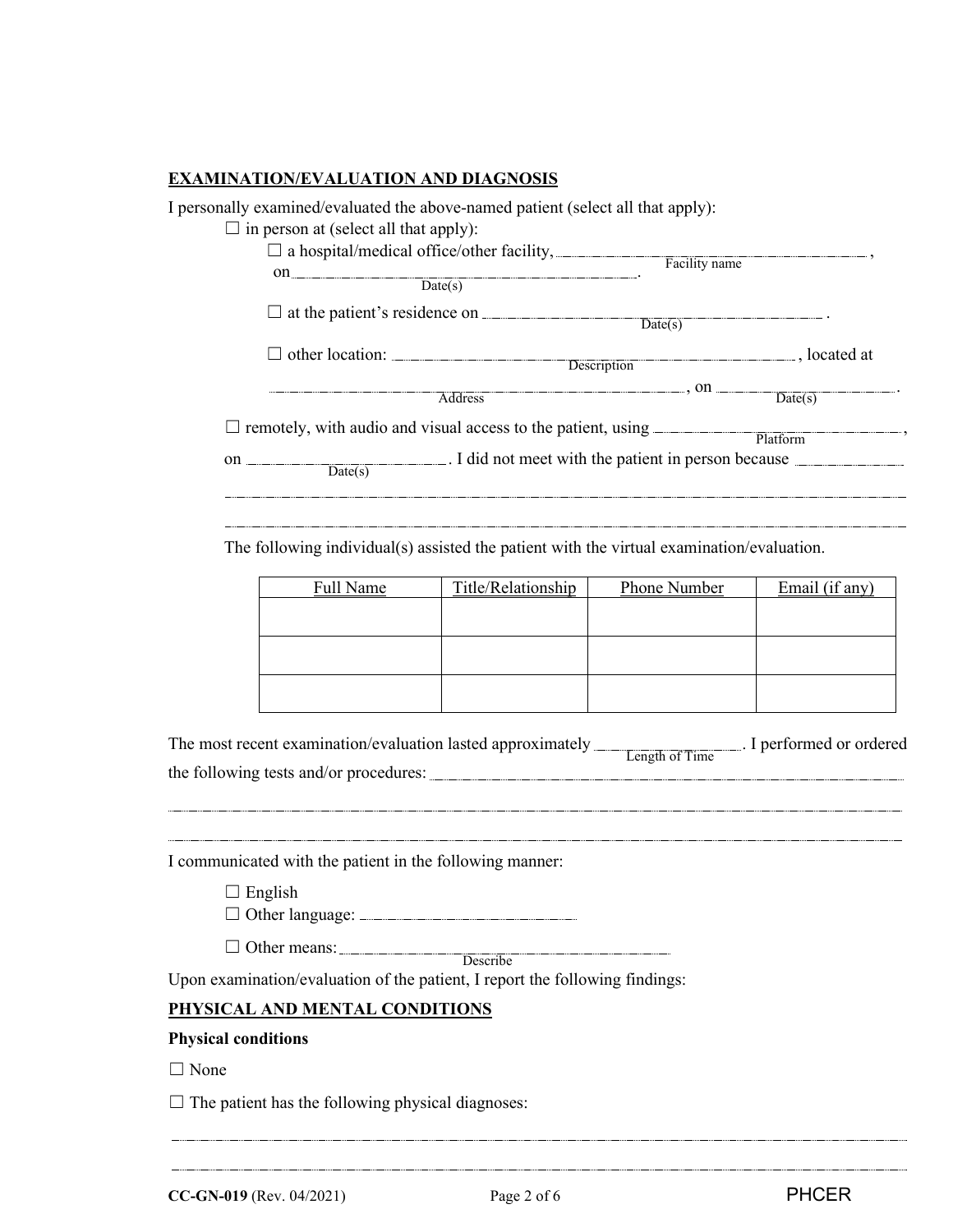Overall physical health: ☐ Excellent ☐ Good ☐ Fair ☐ Poor Explain:

Overall physical health will:  $\Box$  Improve  $\Box$  Be stable  $\Box$  Decline  $\Box$  Uncertain Explain:

#### **Mental conditions**

□ None

☐ The patient has the following mental (DSM-5) diagnoses (attach additional sheets if needed): Diagnostic Code

|                                                                                                                                                                      | $\Box$ Mild $\Box$ Moderate $\Box$ Severe                                                                                                 |
|----------------------------------------------------------------------------------------------------------------------------------------------------------------------|-------------------------------------------------------------------------------------------------------------------------------------------|
|                                                                                                                                                                      | $\Box$ Mild $\Box$ Moderate $\Box$ Severe                                                                                                 |
|                                                                                                                                                                      | $\Box$ Mild $\Box$ Moderate $\Box$ Severe<br>Overall mental health will: $\Box$ Improve* $\Box$ Be stable $\Box$ Decline $\Box$ Uncertain |
| The mental diagnosis/diagnoses affect functioning as follows:                                                                                                        | *If improvement is possible, the individual should be re-examined/re-evaluated in _____ weeks.                                            |
| Do temporary causes of mental impairment exist? $\Box$ Yes $\Box$ No $\Box$ Uncertain<br>If yes, have they been evaluated and treated? $\Box$ Yes $\Box$ No Explain: |                                                                                                                                           |
|                                                                                                                                                                      |                                                                                                                                           |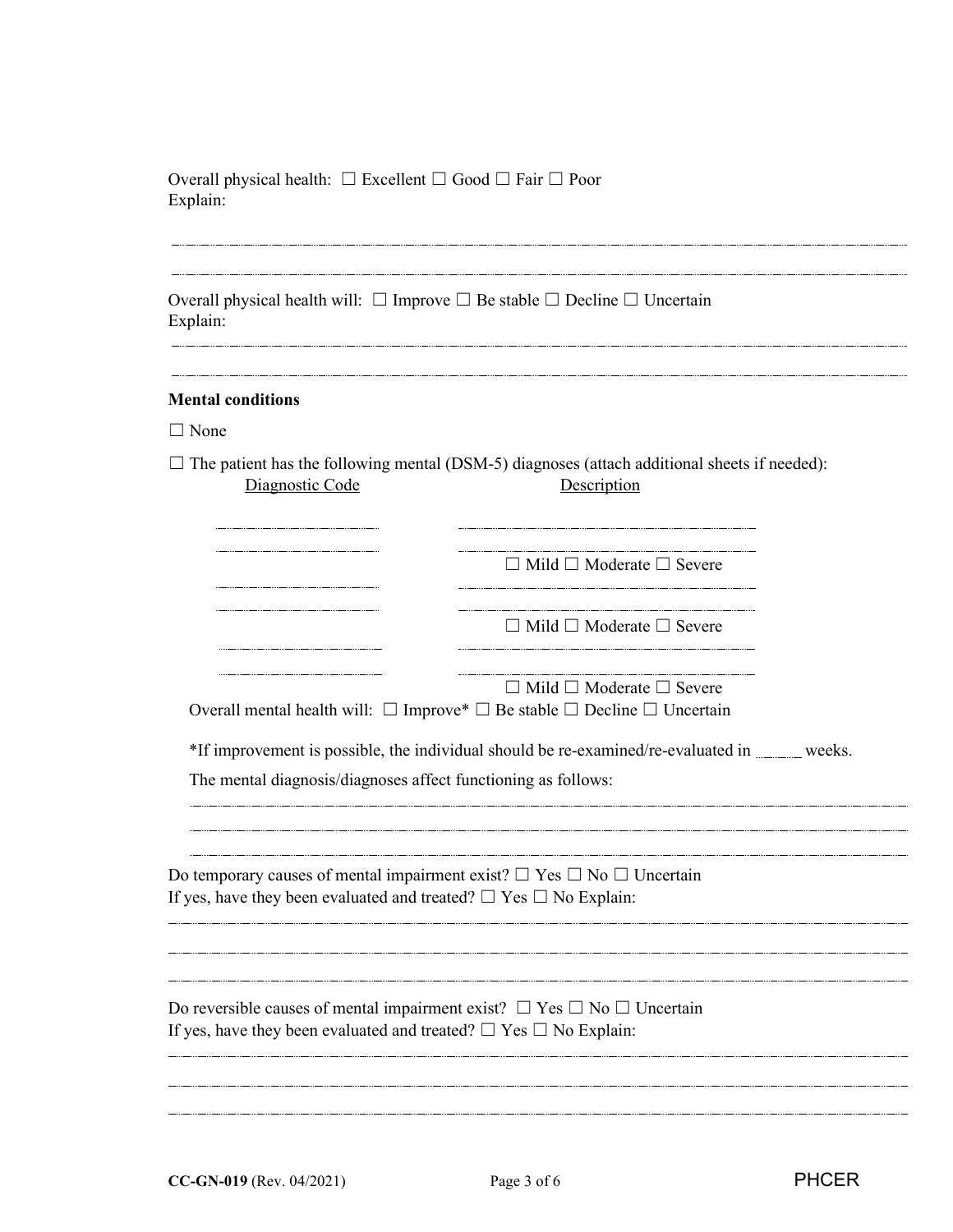| <b>List all medications:</b><br><b>Name</b> | <b>Purpose</b>                 | Dosage/Schedule |
|---------------------------------------------|--------------------------------|-----------------|
|                                             |                                |                 |
|                                             |                                |                 |
|                                             |                                |                 |
|                                             | ------------------------------ |                 |
|                                             |                                |                 |

### **Reversible or temporary somatic factors**

Are there factors (hearing, vision or speech impairment, etc.) that incapacitate the patient that could improve with time, treatment, or assistive devices?

☐ Yes ☐ No ☐ Uncertain Explain:

## **COGNITIVE FUNCTION**

#### **Alertness/level of consciousness**

Overall impairment: ☐ None ☐ Mild ☐ Moderate ☐ Severe ☐ Non-responsive Describe below or  $\Box$  in attachment

#### **Memory, cognitive, and executive functioning**

Overall impairment: ☐ None ☐ Mild ☐ Moderate ☐ Severe ☐ Non-responsive Describe below or  $\Box$  in attachment

## **Fluctuation**

Symptoms vary in frequency, severity, or duration:  $\Box$  Yes  $\Box$  No  $\Box$  Uncertain Describe below or  $\Box$  in attachment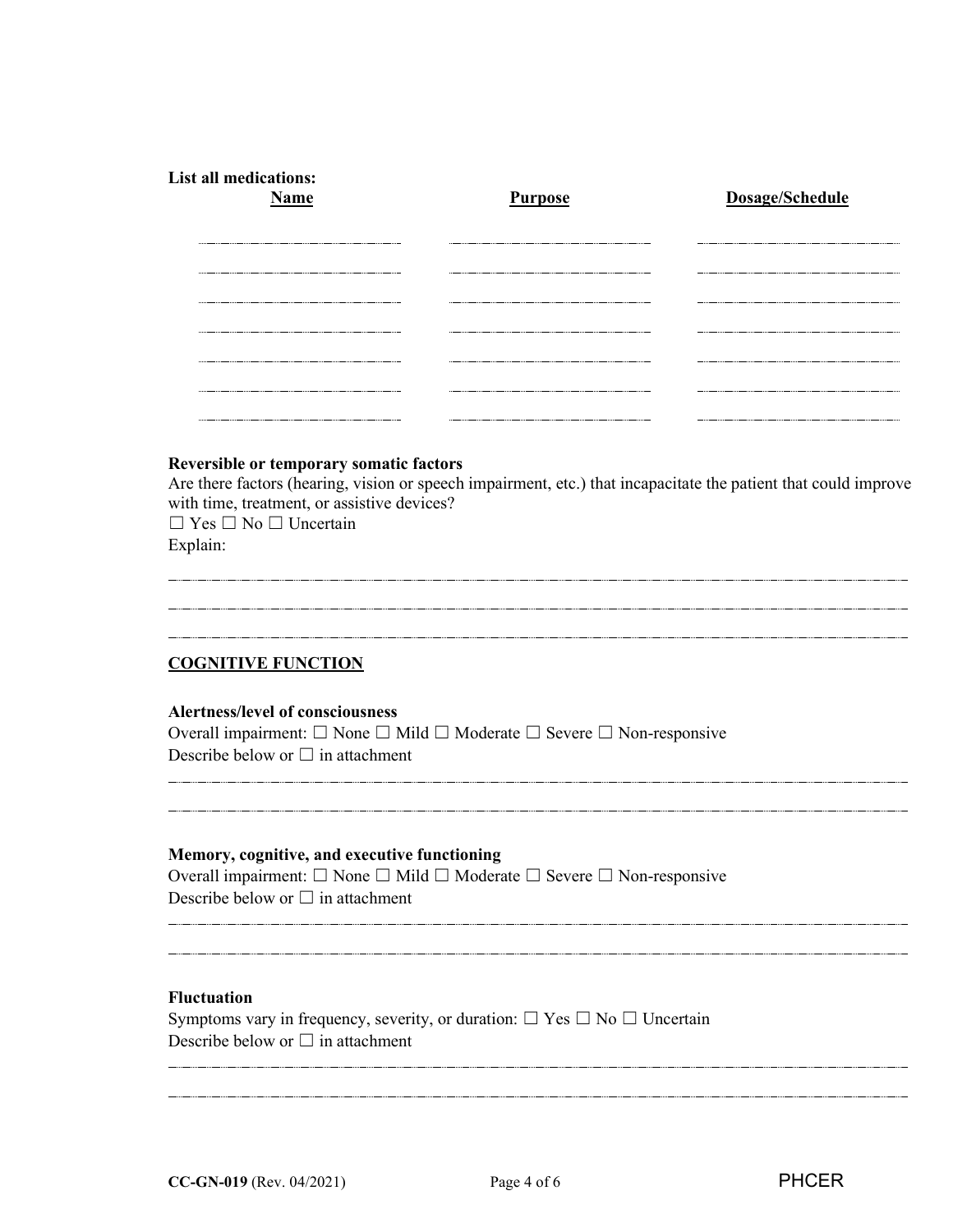### **EVERYDAY FUNCTIONING**

The patient **is capable** of performing the Instrumental Activities of Daily Living (IADLs) (select all that apply):

☐ Managing finances effectively (select one): ☐ without assistance ☐ with assistance, specifically:

☐ Managing transportation needs (select one): ☐ without assistance ☐ with assistance, specifically:

 $\Box$  Managing communication (e.g., telephone and mail) (select one):  $\Box$  without assistance  $\Box$  with assistance, specifically:

 $\Box$  Managing medication (select one):  $\Box$  without assistance  $\Box$  with assistance, specifically:

 $\Box$  Other executive functions (describe):

The patient **is capable** of participating in the following civil or legal matters (select all that apply):

- $\Box$  Signing documents
- $\Box$  Retaining legal counsel
- $\Box$  Participating in legal proceedings
- $\Box$  Other (describe):

#### **INSTITUTIONAL CARE**

The patient (select one):

- □ **does** require institutional care.
- ☐ **does not** require institutional care.

 $\Box$  can reside in the community with appropriate support, specifically:  $\Box$ 

#### **NEED FOR GUARDIANSHIP OF THE PERSON**

#### (Select one):

- ☐ In my professional opinion, within a reasonable degree of medical certainty, the patient (**select one**)  $\Box$  **does**  $\Box$  **does not** have a disability that prevents them from making or communicating any responsible decisions concerning their **person**.
- $\Box$  In my professional opinion, within a reasonable degree of medical certainty, the patient has a disability that prevents them from making or communicating **some** responsible decisions concerning their **person**. Specifically, the patient is able to make decisions regarding: